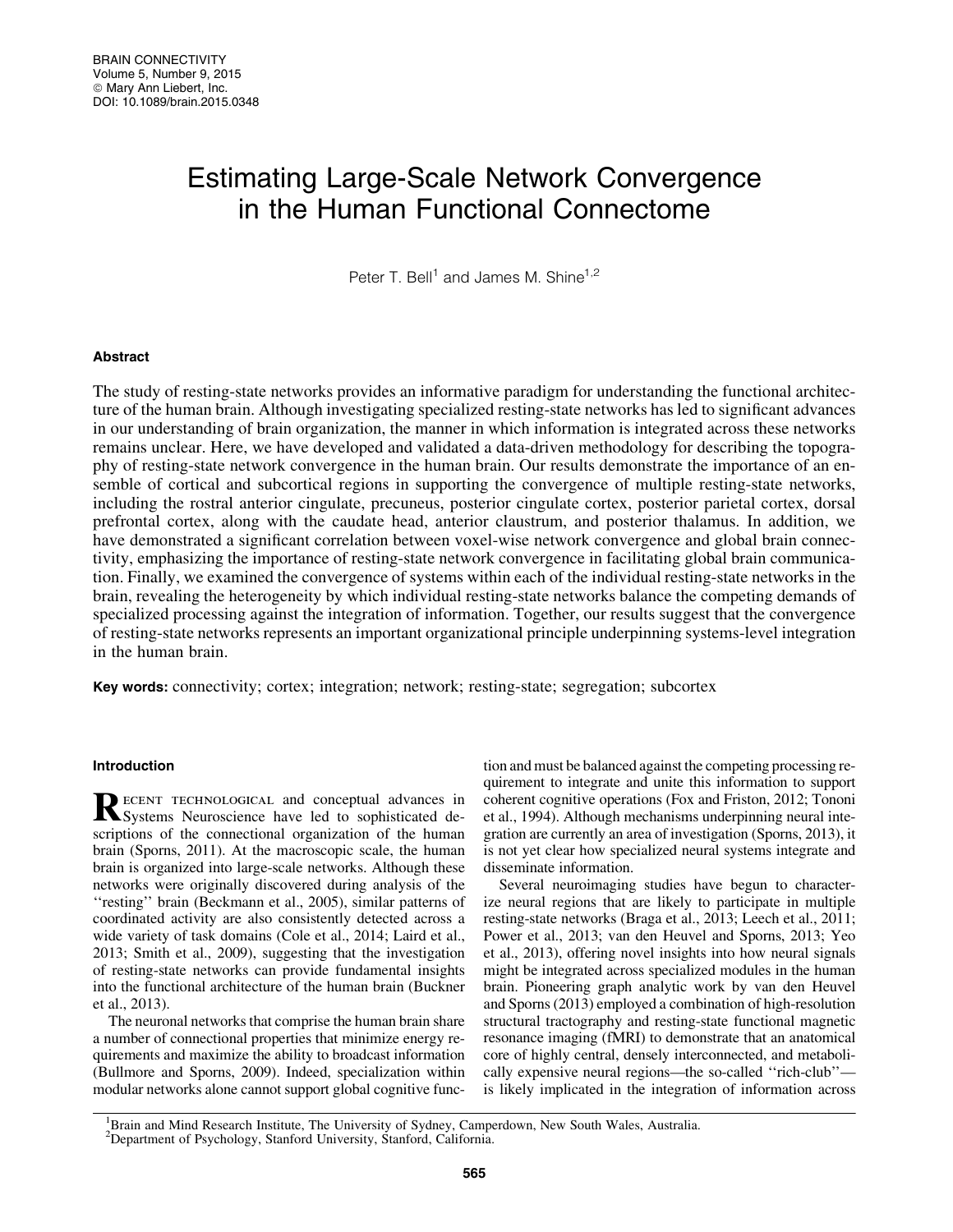resting-state networks. In addition, several other recent studies have begun to emerge (Braga et al., 2013; Power et al., 2013; Yeo et al., 2013), providing an initial glimpse into the possible candidate architecture involved in systems-level integration in the brain.

Although the results from this recent work support the importance of an assembly of interconnected neural regions in systems-level integration, there remains ongoing debate regarding the precise neuronal architecture involved in intermodular communication [e.g., see Power et al. (2013) and Warren et al. (2014)] and how this architecture might contribute to the global brain communication. In addition, the contribution of subcortical structures in large-scale network communication has been relatively poorly described to date. Furthermore, although recent studies have implicated several candidate regions in resting-state network communication (Braga et al., 2013; Power et al., 2013; van den Heuvel and Sporns, 2013; Yeo et al., 2013), the extent and heterogeneity of large-scale network convergence across the topography of the cerebrum is not yet clear.

The motivations behind this study were threefold: (1) to develop a new method for estimating the functional architecture involved in systems-level integration [to complement existing graph analytic descriptions of multiple-network participation, e.g., Power et al. (2013)]; (2) to characterize large-scale network convergence in subcortical structures including the basal ganglia, thalamus, and cerebellum; and (3) to further describe the extent and heterogeneity of multiple-network membership across the topography of the brain. To achieve these aims, we have developed and validated a methodology for investigating patterns of large-scale network convergence across the topography of cortical and subcortical structures. In addition to whole-brain descriptions of network convergence, we also provide a series of novel convergence maps that characterize the topography of network convergence within each of the individual cortical and subcortical networks, offering new perspectives regarding the topography by which individual networks differentially balance the competing demands of specialized processing against integration of information across networks.

## Methods

#### **Overview**

The overarching goal of this experiment was to characterize the topographic architecture supporting large-scale network convergence in the human brain. To achieve this aim, we utilized a combination of spatial independent component analysis (ICA) and a graph theoretical connectivity measure to explore patterns of large-scale network convergence.

#### Image acquisition and preprocessing

Data from 100 healthy adults (mean age  $= 21.4$  years; 63% female) were obtained from the Cambridge dataset in the 1000 Functional Connectomes data repository (Biswal et al., 2010). Imaging was conducted on a General Electric 3T MRI (General Electric). T2\*-weighted echo planar functional images were acquired in sequential order with repetition time =  $3000$  msec, echo time =  $32$  msec, flip angle =  $900$ , 47 axial slices covering the whole brain, field of view = 220 mm, and raw voxel size =  $3 \times 3 \times 3$  mm thick, 119 TRs (scan time = 420 sec). High-resolution 3D T1-weighted, anatomical images (voxel size 1.2 mm isotropic) were obtained for co-registration with functional data. Resting-state functional images were collected on participants with their eyes closed.

Statistical parametric mapping software (SPM8) was used for image preprocessing, according to a standard pipeline: (1) scans were slice-time corrected to the median (21st) slice in each repetition time; (2) scans were then realigned to create a mean realigned image while estimates of six degrees of head movement were calculated for later use; (3) a 7th-degree B-spline was used for interpolation; (4) images were normalized to the echo planar image template; and (5) scans were then smoothed using an 8-mm full-width at half maximum isotropic Gaussian kernel.

#### Spatial ICA

Preprocessed images were subjected to two separate grouplevel spatial ICA using the GIFT toolbox (Calhoun et al., 2001) in SPM8, one for the Discovery sample (*n* = 50), and one for the Replication sample  $(n=50)$ . Briefly, spatial ICA is a data-driven approach that searches for maximally independent clusters of voxels within the brain that co-vary together in reliable temporal relationships (Calhoun et al., 2001). Using the GIFT toolbox, this process involves data reduction using principle component analysis, followed by spatial ICA and finally, a back projection step to re-create individual subject maps for each component (Calhoun et al., 2001).

The Discovery cohort and the Replication cohort were analyzed separately using the InfoMax algorithm in the GIFT toolbox (Calhoun et al., 2001). In both the Discovery cohort and the Replication cohort, the minimum description length criterion was used to estimate the number of independent components, and it was found to be 16 in both groups. For both the Discovery and Replication cohort datasets, the 16 components were then examined for the presence of artifactual noise (i.e., spatial patterns associated with the ventricular system, white matter, or the edges of the brain). In both the Discovery cohort and the Replication cohort, a total of three artifactual components were identified and thus discarded from further analysis. Therefore, 13 nonartifactual independent components were identified in both the Discovery cohort (Fig. 1) and the Replication cohort, the number of which is consistent with findings from fully exploratory ICA in 1000 individuals (Kalcher et al., 2012).

The components identified in this study were the Sensorimotor component (SM), Visual component (VIS), Temporal lobe component (TEMP), Thalamic component (THAL), Brainstem component (BS), Basal Ganglia component (BGN), Cerebellar component (CBM), Left (LFPN) and Right (RFPN) Lateralized Frontoparietal Network components, Ventral Attention Network component (VAN), Dorsal Attention Network component (DAN), Precuneus component (PCU), and Default Mode Network component (DMN). See Fig. 1 for visualization of the group-level network components extracted in the Discovery cohort. Importantly, the spatial components extracted from the Discovery cohort and the Replication cohort showed strong spatial overlap (Pearson's  $r > 0.500$ ,  $p < 0.001$  for each component comparison). In addition, for each component, spatial sorting using the component defined in the Discovery group reliably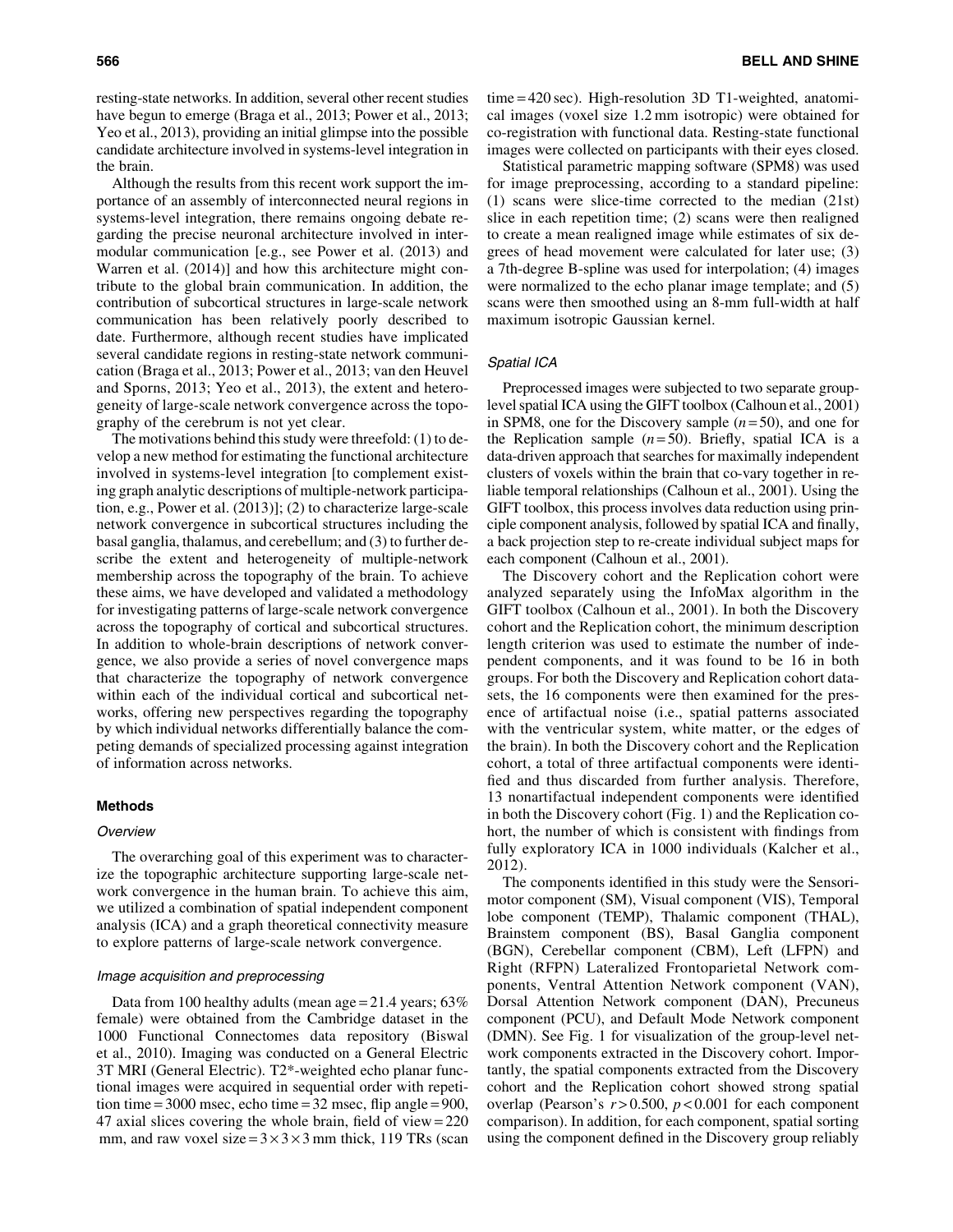## ESTIMATING LARGE-SCALE NETWORK CONVERGENCE 567



FIG. 1. Spatial independent components. Group-level network maps of 12 independent components extracted using spatial independent component analysis. Each component was labeled according to either its known nomenclature (e.g., DMN) or to its most prominent neuroanatomical feature (e.g., thalamus or temporal lobe). Data shown for the Discovery cohort when spatial components were thresholded at *p* < 0.001; FDR *p* = 0.01. Note that, for ease of visualization the Right Frontoparietal Network is not shown here. DMN, Default Mode Network; FDR, false detection rate. Color images available online at www.liebertpub.com/brain

identified the corresponding spatial component in the Replication group.

#### Estimation of resting-state network convergence

The subsequent analyses were applied to both the Discovery cohort and the Replication cohort separately (see Supplementary Methods: Reproducibility of estimates of network convergence in an independent Replication cohort; Supplementary Data are available online at www.liebertpub.com/ brain). Spatial maps representing each of the 13 nonartifactual components for each individual subject were entered into separate random effects analyses (one for each component) at the group-level using SPM8 software. These group-level spatial maps were then thresholded statistically at  $p < 0.001$  (corrected for multiple comparisons using a false detection rate [FDR] of  $p = 0.01$ ), leading to the extraction of a binary mask for each of the 13 network components, respectively. After extracting only voxels that existed with a standard gray matter mask from the WFU Pick Atlas toolbox (Maldjian et al., 2003), we created a novel spatial convergence map by amalgamating each of these 13 binary component maps together in the same topographic space, allowing the calculation of a *network convergence metric* (NCM) at each voxel of the brain (Eq. 1). As such, the NCM calculated at each individual voxel in the group-level convergence map represents the number of maximally independent resting-state networks that converge at the specific brain voxel. Importantly, given that spatial ICA maximizes the spatial independence between independent components, patterns of spatial overlap between resting-state networks may actually be more extensive than described here (see Discussion: The role of whole-brain network convergence in global brain communication, for further discussion addressing this topic).

 $NCM_x = \Sigma (IC_x)$  Eq. 1

The NCM was defined as the sum of independent components at a given voxel (*x*) that were present above chance after spatial ICA ( *p* < 0.001; FDR *p* = 0.01).

## Relationship between network convergence and global connectivity

In this analysis, we sought to examine whether network convergence was related global brain connectivity (as calculated using an independent graph-theoretical metric, see below). A relationship between the NCM and global brain connectivity would support the hypothesis that large-scale network convergence facilitates efficient global brain communication. To explore this hypothesis we extracted a previously described graph theoretic connectivity measure, the Intrinsic Connectivity Contrast (ICC) (Martuzzi et al., 2011), from every voxel in the brain. Briefly, the ICC reflects the sum of the correlation of each source voxel to every other voxel in the brain, which is then weighted by the  $R^2$  value associated with the voxel-tovoxel connection (Martuzzi et al., 2011). Note that the ICC analysis was conducted on the same resting-state fMRI dataset, however, before spatial smoothing (Martuzzi et al., 2011). We then correlated the voxel-wise ICC score with the NCM using Spearman's rank-order correlation coefficient.

#### Convergence within individual resting-state networks

In addition to providing spatial descriptions of restingstate network convergence across the entire brain (Figs. 2 and 3), we also estimated patterns of network convergence *within* individual networks (Fig. 4). To achieve this, we created 13 separate spatial convergence maps, in which each of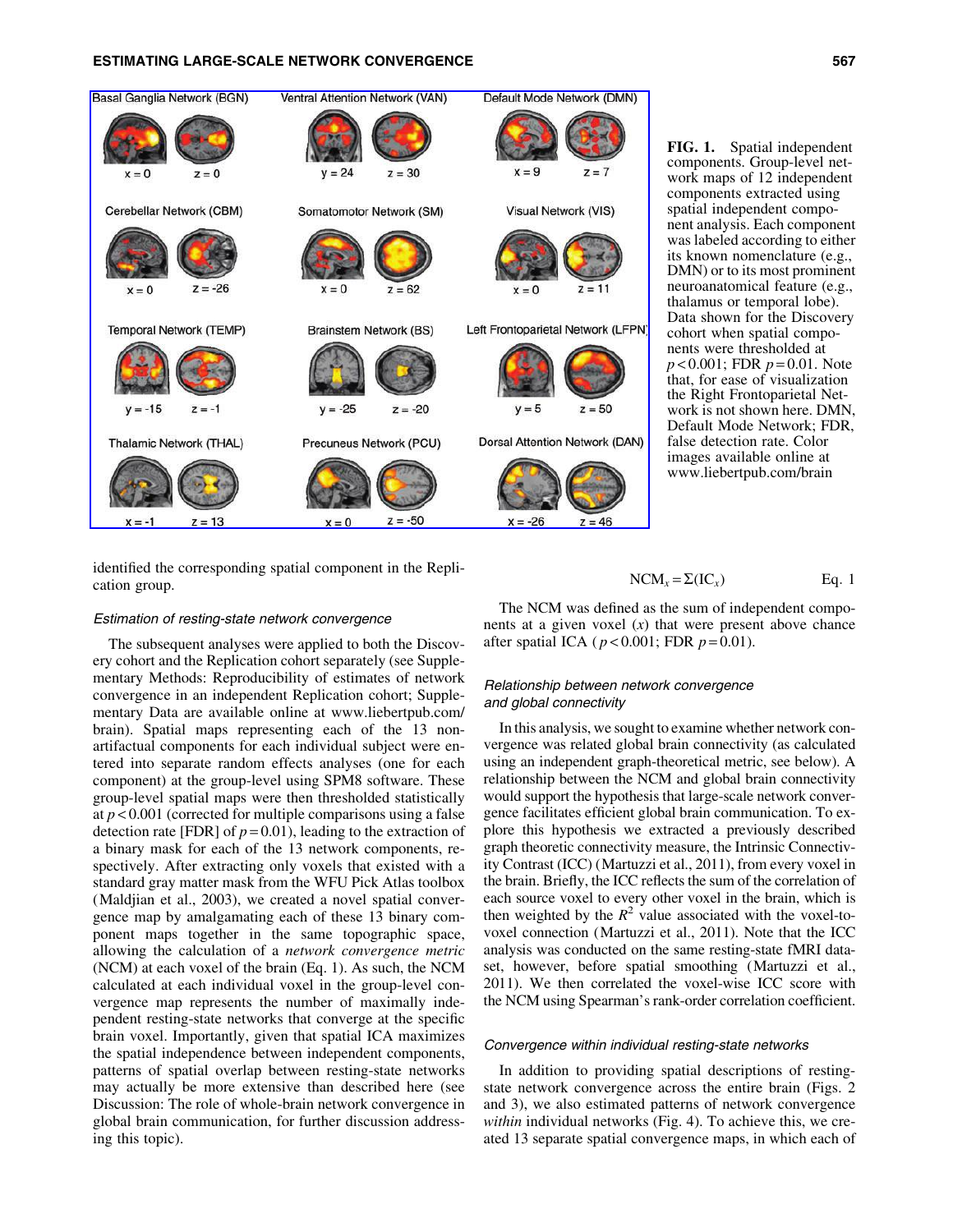FIG. 2. Topography of network convergence across the cerebral cortex. Spatial convergence map depicting the number of maximally independent resting-state networks that converge at each cortical voxel (NCM). Color spectrum denotes the voxel-wise NCM: gray regions that were not covered by any of the 13 large-scale networks; blue—voxels associated with only one large-scale network; yellow—voxels associated with convergence of two networks; orange voxels associated with convergence of three networks; red—voxels associated with convergence of four networks; white—voxels associated with convergence of five or more networks. Data shown for the Discovery cohort when spatial components were thresholded at *p* < 0.001, FDR *p* = 0.01. NCM, network convergence metric. Color images available online at www.liebertpub.com/brain



the network masks identified in the original spatial ICA (see Methods: Spatial ICA) were individually defined as a *host* network mask (thresholded at  $p < 0.001$ , FDR  $p = 0.01$ ). The extent of network convergence at every voxel within the *host* network was estimated by calculating the NCM (as per Methods: Estimation of resting-state network conver-



FIG. 3. Topography of network convergence across the basal ganglia and thalamus. Subcortical slice through the basal ganglia and thalamus  $(x=-4, y=-20)$  depicting the number of maximally independent resting-state networks that converge at each subcortical voxel (NCM). Color spectrum denotes the voxel-wise NCM; blue—voxels associated within only one network; yellow—voxels associated with convergence of two networks; red—voxels associated with convergence between three or greater networks; gray regions that were not covered by any of the 13 large-scale networks. Data shown for the Discovery cohort when spatial components were thresholded at  $p < 0.001$ , FDR  $p = 0.01$ . Color images available online at www.liebertpub.com/brain

gence) exclusively for voxels that were within the topography of the host network mask, creating estimates of network convergence *within* the topography of large-scale networks of the brain.

To calculate the relative balance of each network toward integrative or segregative processing, we calculated the proportion of the total host network voxels that were significantly involved in network convergence (Network Convergence Ratio [NCR]). Importantly, the spatial extent of network component maps derived from spatial ICA is somewhat contingent on the particular statistical threshold applied to the data, with more stringent thresholds associated with less expansive spatial components and vice versa [see Supplementary Results: Reproducibility over multiple statistical thresholds and Calhoun et al. (2001)]. To circumvent this potential issue, we calculated a *threshold-adjusted Z-score* at each brain voxel (see Supplementary Methods: Reproducibility over multiple statistical thresholds, for further methodological detail), which accounted for variability in voxel-wise network convergence patterns across a wide range of component thresholds (thresholds ranging from  $p = 1 \times 10^{-1}$ to  $1 \times 10^{-10}$ ).

The NCR was subsequently characterized for each component by calculating the proportion of the total *host* voxels that were significantly involved in network convergence, controlling for variability across different component thresholds (mean *threshold-adjusted Z-score*: Z > 1.65, *p* < 0.05). The NCR for each host network was then plotted onto a radar plot (Fig. 5), enabling a qualitative description of the heterogeneity by which different individual networks differentially balance the competing demands of specialized processing against integration of information across networks. This analysis was also repeated with a more stringent *threshold-adjusted Z-score* threshold  $(Z > 2.33, p < 0.01)$  to ensure these results were robust to the significance threshold applied.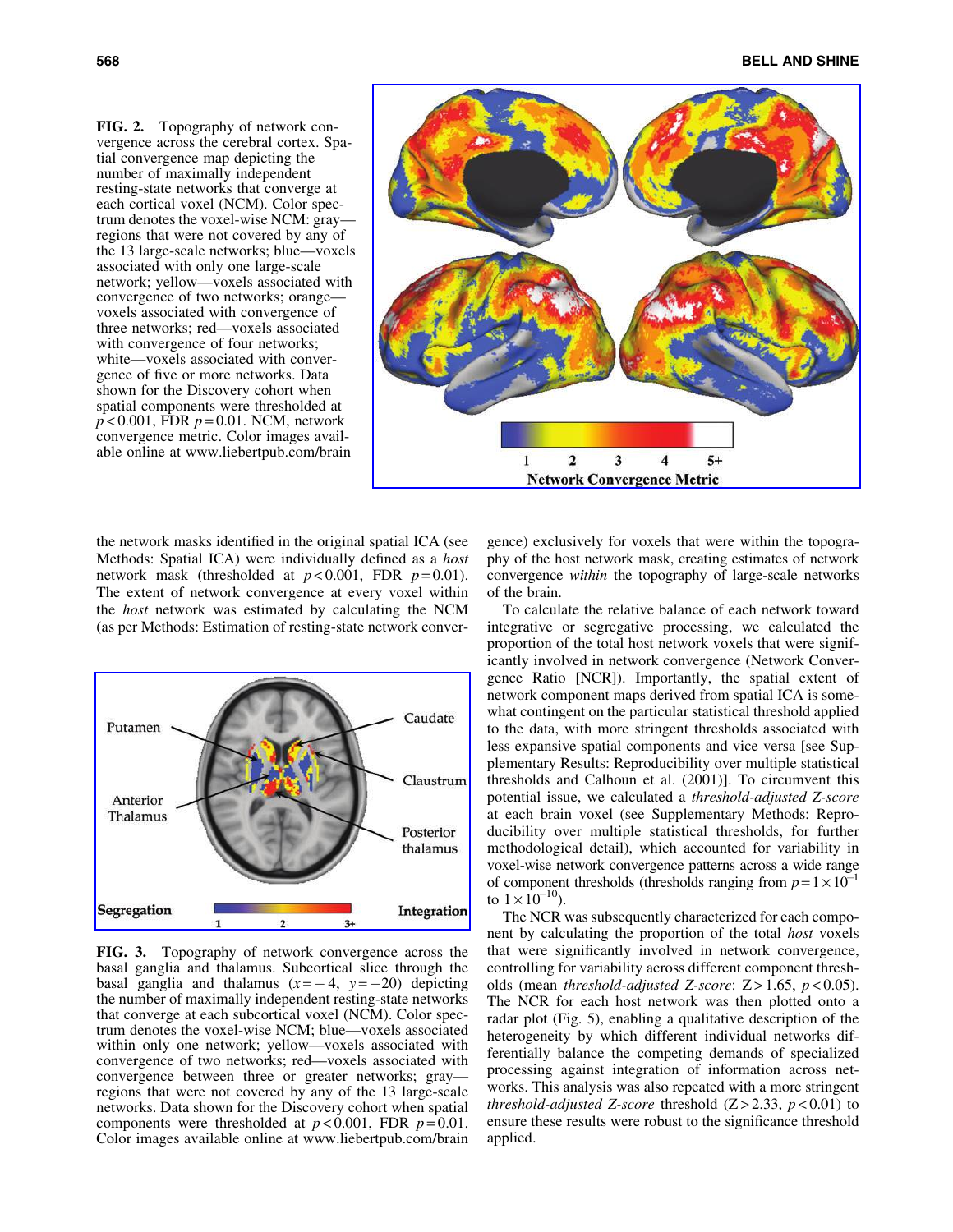

FIG. 4. Convergence within individual network components. Brain slices depicting the number of neuronal networks that are shared at each voxel (NCM) within each of the individual large-scale networks of the brain. For each network component, the color spectrum denotes the extent that a given voxel was shared with the other networks of the brain: blue—voxels that participate only in the host network; yellow—voxels associated with convergence of two networks; red—voxels associated with convergence between three or greater networks; gray—voxels that were outside of the network component mask. Data shown for the Discovery cohort when spatial components were thresholded at  $p < 0.001$ , FDR  $p = 0.01$ . For clarity, PCU component not shown. PCU, Precuneus component; NCM, Network Convergence Metric. Color images available online at www.liebertpub.com/brain

Of note, both the BGN and THAL components derived from the group-level spatial ICA were also associated with a number of cortical voxels (Fig. 1). Therefore, convergence patterns within the BGN and THAL host networks may have been influenced by the connectional properties of their respective cortical associations. In this analysis, we were interested in describing the integrative properties—not only within the broader THAL and BGN networks in the context of their cortical associations (Fig. 1) but also within the distinct anatomical boundaries of these subcortical structures. Therefore, we also calculated the NCR within anatomically defined gray matter masks exclusively encompassing voxels within the basal ganglia  $(BGN_{\text{anat}})$ and thalamus (THA $L_{\text{anat}}$ ), respectively (Fig. 5).

#### Validation analyses

Finally, we conducted an extensive series of validation analyses to ensure the robustness of our methodology. The methods for these validation analyses are described in detail in the Supplementary Methods section. Specifically, we conducted validation analyses to demonstrate that our estimates of network convergence were (1) reproducible in an independent Replication cohort (Supplementary Methods: Reproducibility of estimates of network convergence in an independent Replication cohort); (2) robust to the methodology used to define the topography of spatial networks (Supplementary Methods: Reproducibility using seed-based connectivity to define large-scale networks); (3) robust to the number of independent components defined (Supplementary Methods: Reproducibility of whole-brain network convergence with variable number of network components); (4) robust to variable statistical thresholding (Supplementary Methods: Reproducibility over multiple statistical thresholds); and (5) reproducible at the individual subject level (Supplementary Methods: Reproducibility of whole-brain network convergence at the individual subject level).

#### Data visualization

For group-level interpretation, data were displayed on the lateral and medial surfaces of a partially inflated surface map using CARET software (Van Essen et al., 2001), allowing the projection of a series of qualitative topographic descriptions of network convergence in the brain. These spatial convergence maps enable the graphical interrogation of the voxel-wise NCM at a statistical threshold commonly reported in the literature ( $p < 0.001$ , FDR  $p = 0.01$ ; Fig. 2). Note that, for ease of visualization and data interpretation we opted to parcellate the network convergence maps into three ''levels'' when displaying data for the subcortical convergence map (Fig. 3) and within-network convergence maps (Fig. 4). Importantly, parcellation into levels (Figs. 3 and 4) was purely for the purposes of visualization, and all statistical analyses were conducted on the unparcellated NCM (as displayed in Fig. 1). The rationale for parcellating data into three levels was based on the observation that, at a statistical threshold of  $p < 0.001$ , FDR  $p = 0.01$ , approximately one-third of voxels revealed convergence of one (36.8%), two (39.3%), or  $\geq$ three (23.9%) networks respectively, enabling a clear and easily interpretable schema for data visualization.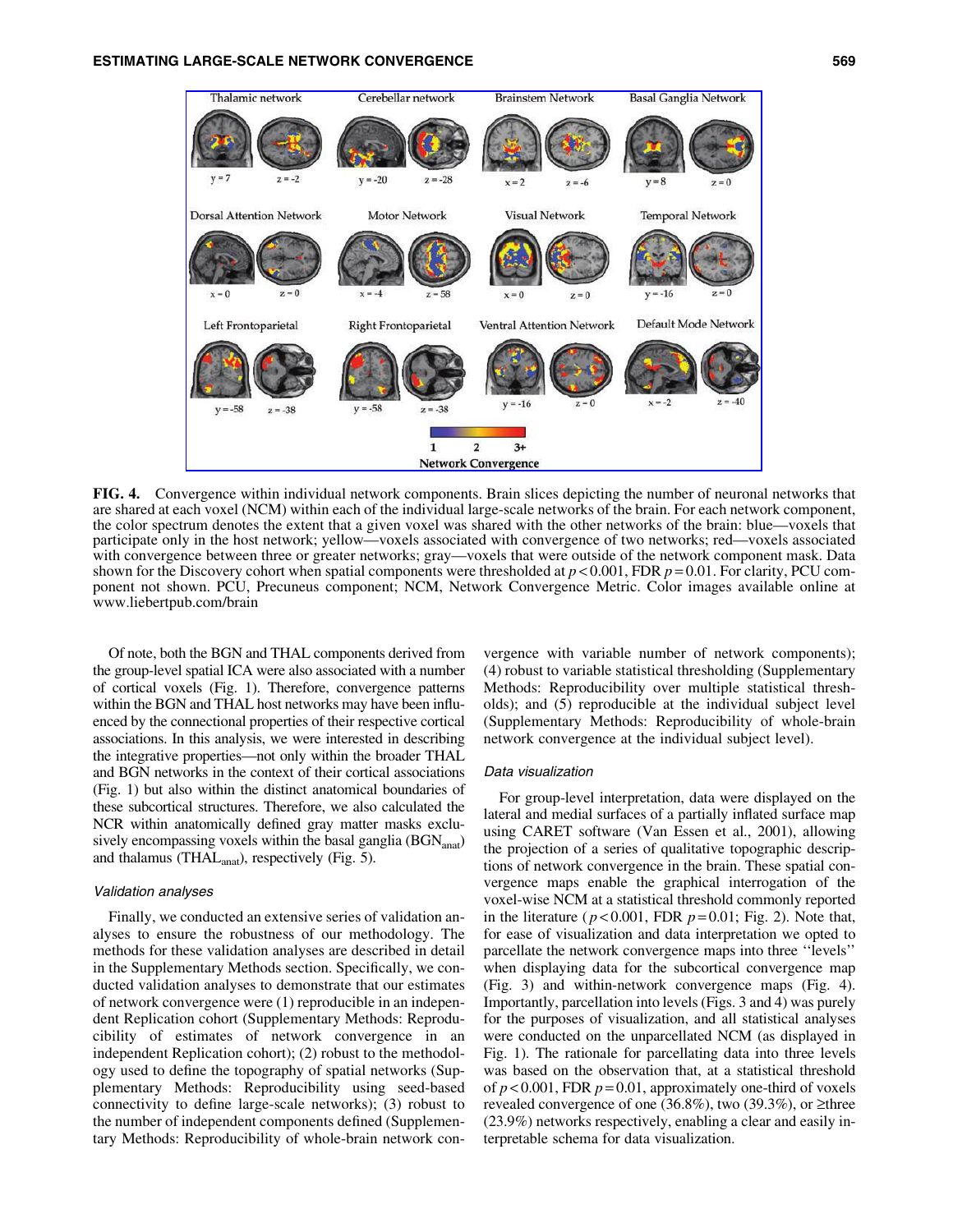

FIG. 5. Heterogeneity of network convergence across individual large-scale networks. Radar plot revealing the NCR for each individual large-scale network, calculated as the proportion of voxels in each individual network mask that were consistently associated with high-order convergence across a range of statistical thresholds NCR = 1.0 is denoted by a dashed blue line. Spatial maps represent binarized threshold-adjusted convergence maps within each of the individual large-scale networks, revealing regions consistently involved in high-order network convergence across a range of statistical thresholds (red) relative to all other brain voxels (blue). BGN<sub>anat</sub>, Basal Ganglia Nuclei (anatomical mask); BS, Brainstem component; CBM, Cerebellar component; DAN, Dorsal Attention Network component; DMN, Default Mode Network component; LFPN, Left Frontoparietal Network component; NCR, Network Convergence Ratio: RFPN, Right Frontopartietal Network component; SM, Sensorimotor Network component; TEMP, Temporal Lobe component; THAL<sub>anat</sub>, Thalamic nuclei (anatomical mask); VAN, Ventral Attention Network component; VIS, Visual component. Color images available online at www.liebertpub.com/brain

#### **Results**

#### Estimation of network convergence at the level of the whole-brain

The 13 resting-state networks of interest covered 94.6% of the total brain gray matter volume—encompassing almost the entire brain, except for clusters within the orbitofrontal cortex, mid-cingulate, and lateral temporal cortex (Fig. 2; statistical threshold;  $p < 0.001$ , FDR  $p = 0.01$ ). We observed marked heterogeneity in the propensity for resting-state network convergence across the brain. 31.8% of voxels within the gray matter mask were associated with only one resting-state network (Figs. 2 and 3 blue and Table 1), which predominantly occurred in the bilateral primary motor cortex, bilateral primary visual cortex, pons, putamen, anterior thalamus, lateral orbitofrontal cortex, temporal poles, and lobule IV/V of the cerebellum (Table 1). 30.1% of voxels were shared between two resting-state networks (Figs. 2 and 3—yellow and Table 1), including predominant regions within the middle cingulate, cuneus, bilateral premotor areas, medial orbitofrontal cortex, posterior claustrum, and lobule VI of the cerebellar cortex. The remaining 38.1% of voxels supported the convergence of three or greater resting-state networks. Regions supporting convergence across three resting-state networks included midline frontal pole, bilateral inferior frontal gyri, midbrain, and Crus I of the cerebellum (Fig. 2—orange and Table 1). Regions demonstrating convergence across four networks included the pre-supplementary motor areas, posterior cingulate cortex, medial prefrontal cortex, and superior parietal lobule, along with the head of the caudate nucleus, anterior claustrum, posterior thalamus, and bilateral Crus II of the cerebellum (Fig. 2—red and Table 1). Finally, neural regions supporting convergence across five networks included the midline rostral anterior cingulate and precuneus, bilateral posterior parietal cortex and the bilateral superior, and middle frontal gyri (Fig. 2—white and Table 1).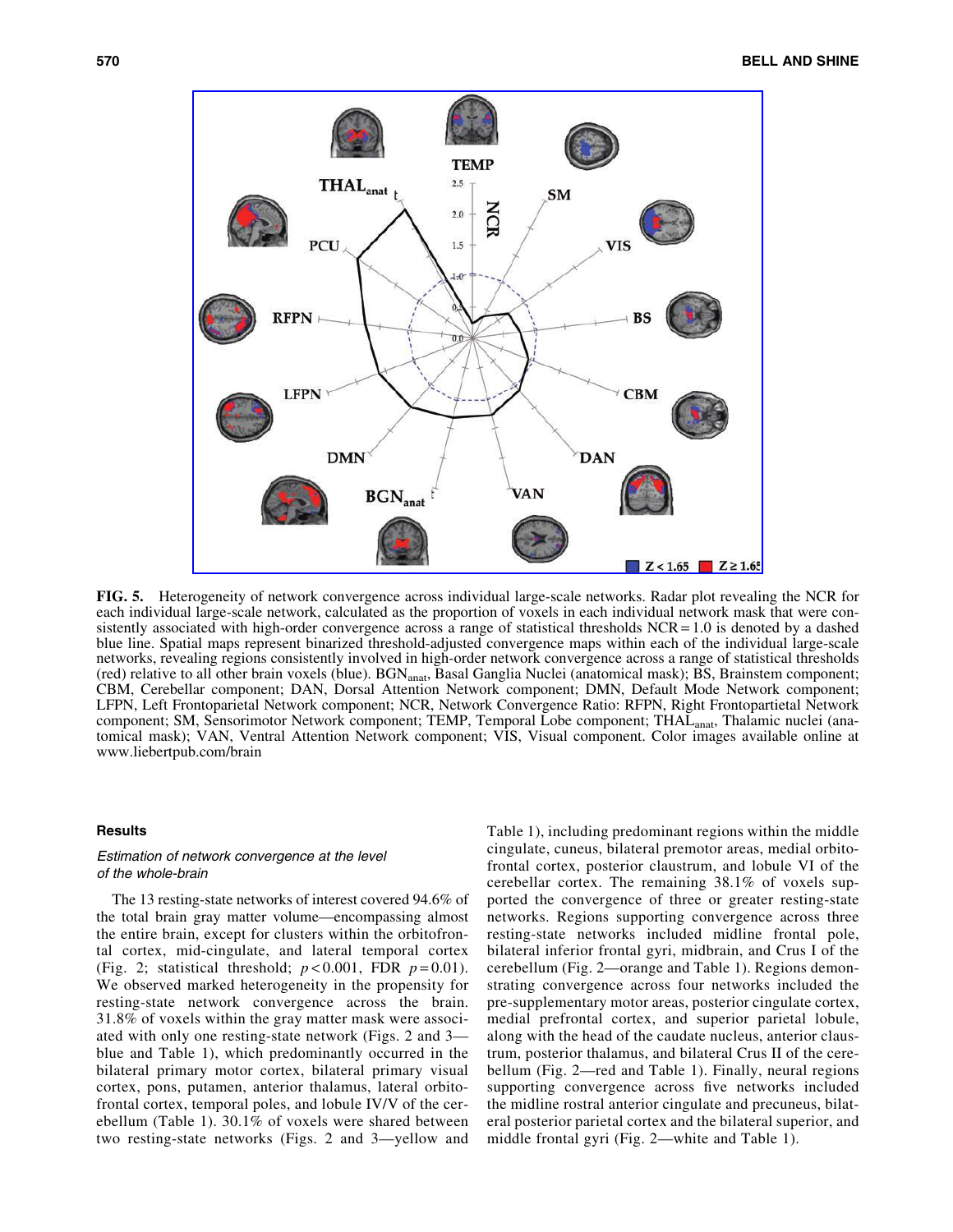## ESTIMATING LARGE-SCALE NETWORK CONVERGENCE 571

Table 1. Large-Scale Network Convergence

| Network     |           |                          | Coordinates      |                |                |
|-------------|-----------|--------------------------|------------------|----------------|----------------|
| convergence |           | Hemisphere Neural region | $\boldsymbol{x}$ | y              | Z              |
| $\geq 5$    | Mid       | rACC                     | $\overline{0}$   | 38             | 35             |
|             | Mid       | PCu                      | $\theta$         | 40             | 35             |
|             | BL        | <b>PPC</b>               | ±47              | $-80$          | 36             |
|             | BL        | SFG                      | ±22              | 15             | 45             |
|             | BL        | <b>MFG</b>               | ± 34             | 58             | 16             |
| 4           | Mid       | pSMA                     | $\overline{0}$   | 23             | 44             |
|             | Mid       | <b>PCC</b>               | $\theta$         | $-36$          | 34             |
|             | Mid       | $m$ PFC                  | $\theta$         | 52             | 12             |
|             | BL        | SPL                      | ±44              | $-62$          | 46             |
|             | BL        | $Crus$ II                | ± 33             | $-75$          | 42             |
|             | BL        | Caudate head             | ±7               | 16             | 0              |
|             | BL        | Post thalamus            | ±8               | $-24$          | 13             |
|             | BL        | Ant claustrum            | ±36              | 9              | 0              |
| 3           | Mid       | FP                       | $\theta$         | 59             | $-5$           |
|             | BL        | Midbrain                 | ±7               | $-14$          | $-8$           |
|             | BL        | Crus I                   | ± 34             | $-63$          | $-33$          |
|             | BL        | <b>IFG</b>               | ±20              | 56             | $\overline{2}$ |
| 2           | Mid       | <b>MCC</b>               | $\overline{0}$   | 22             | 30             |
|             | Mid       | Cuneus                   | $\overline{0}$   | -82            | 30             |
|             | Mid       | Medial OFC               | $\overline{0}$   | 23             | $-13$          |
|             | BL        | Med thalamus             | ±14              | $^{-18}$       | 1              |
|             | BL        | <b>PMA</b>               | ±26              | $\overline{c}$ | 60             |
|             | BL        | Lobule VI                | ±26              | -76            | $-18$          |
|             | BL        | Post claustrum           | ±38              | 5              | $-10$          |
| 1           | BL        | Lateral OFC              | ±10              | 35             | $-16$          |
|             | BL        | M1                       | ± 24             | $-29$          | 62             |
|             | <b>BL</b> | V1                       | ±14              | $-94$          | 9              |
|             | BL        | Ant thalamus             | ±12              | -3             | 0              |
|             | BL        | Putamen                  | ±22              | $-7$           | 6              |
|             | BL        | Pons                     | ±2               | $-30$          | -34            |
|             | BL        | TempP                    | ±47              | 0              | -34            |
|             | BL        | Lobule IV/V              | ±9               | $-55$          | $-18$          |

Ant, anterior; BL, bilateral; Crus, cerebellar crus; FP, frontal pole; IFG, inferior frontal gyrus; Lobule, cerebellar lobule; M1, primary motor cortex; MCC, middle cingulatze gyrus; MFG, middle frontal gyrus; Mid, midline; mPFC, medial prefrontal cortex; OFG, orbitofrontal gyrus; PCC, posterior cingulate cortex; Post, posterior; PCu, precuneus; PMA, premotor area; PPC, posterior parietal cortex; pSMA, presupplementary motor area; rACC, rostral anterior cingulate cortex; SFG, superior frontal gyrus; SPL, superior parietal lobule; TempP, temporal pole; V1, primary visual cortex.

## Relationship between network convergence and global connectivity

To examine whether network convergence was related to an independent graph-theoretic measure of global brain connectivity we correlated the NCM with ICC. We found a significant positive correlation between the NCM and ICC  $(rho = 0.543, p < 0.001)$ , suggesting that the number of resting-state networks that converge on a given voxel was related to the global connectedness of the voxel within the context of the whole-brain.

## Convergence within individual networks

We have provided novel spatial maps describing the topography of network convergence within each of the 13 components extracted from the spatial ICA (Fig. 4). We observed substantial heterogeneity in the convergence patterns within individual resting-state networks (Figs. 4 and 5). This heterogeneity was further illustrated by plotting the NCR for each individual resting-state network (Fig. 5). The NCR radar plot (Fig. 5) demonstrates that associative networks, along with the thalamus and basal ganglia are qualitatively balanced toward integrative processing, whereas sensorimotor, visual, brainstem, and temporal networks are balanced toward segregated processing.

## Validation analyses

In a series of validation analyses we have shown that our estimates of network convergence are (1) reproducible in an independent Replication cohort (Supplementary Results: Reproducible estimates of network convergence in an independent Replication cohort; Supplementary Fig. S1A); (2) robust to the methodology used to define the topography of spatial networks (Supplementary Results: Reproducibility using seed-based connectivity to define resting-state networks); (3) robust to the number of independent components defined (Supplementary Results: Reproducibility of wholebrain network convergence with variable number of network components); (4) robust to variable statistical thresholding (Supplementary Results: Reproducibility over multiple statistical thresholds; Supplementary Fig. S1B); and (5) reproducible at the individual subject level (Supplementary Results: Reproducibility of network convergence at the individual subject level).

#### **Discussion**

In this article, we developed a data-driven methodology for describing the topography of resting-state network convergence in the human brain (Figs. 2 and 3). In addition, we have demonstrated a significant relationship between whole-brain network convergence and global brain connectivity at the level of the individual voxel, emphasizing the importance of large-scale network convergence in supporting global communication in the human brain. Furthermore, we examined the convergence of systems within each of the individual large-scale networks of the brain (Figs. 4 and 5), offering new perspectives regarding the topography by which individual networks differentially balance the competing demands of specialized processing against the integration of information. Importantly, we provided extensive validation of our methodology by demonstrating that our estimates of network convergence were (1) reproducible in an independent cohort (Supplementary Results: Reproducible estimates of network convergence in an independent Replication cohort; Supplementary Fig. S1); (2) robust to the methodology used to define the topography of spatial networks (Supplementary Results: Reproducibility using seed-based connectivity to define resting-state networks); (3) robust to the number of independent components defined (Supplementary Results: Reproducibility of whole-brain network convergence with variable number of network components; Supplementary Fig. S1B); (4) robust to variable statistical thresholding (Supplementary Results: Reproducibility over multiple statistical thresholds); and (5) reproducible at the individual subject level (Supplementary Results: Reproducibility of network convergence at the individual subject level).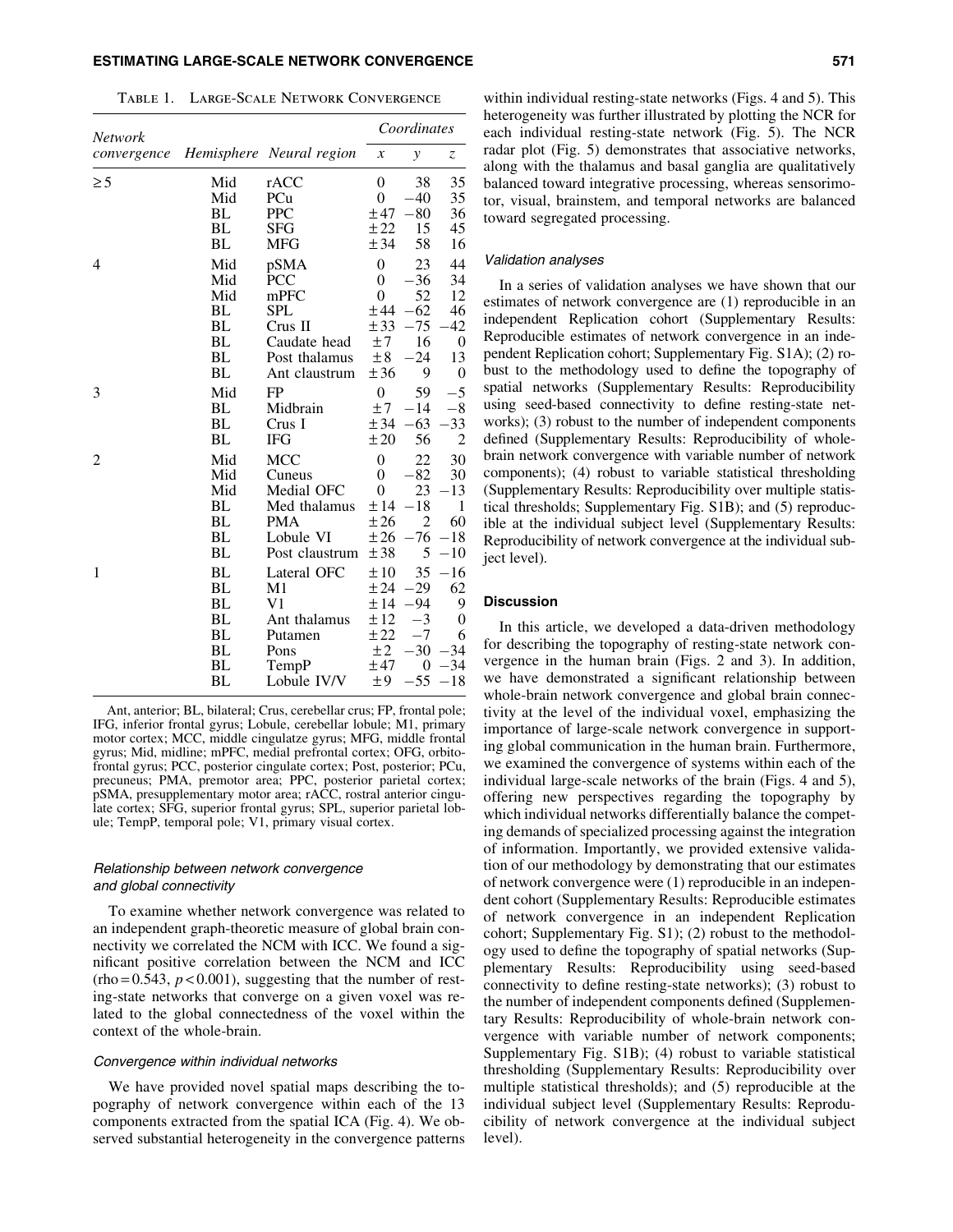## The role of whole-brain network convergence in global brain communication

The results of our analyses revealed an ensemble of neural regions involved in the convergence of multiple resting-state networks, consisting of neural regions including the rostral anterior cingulate, precuneus, posterior cingulate cortex, posterior parietal cortex, dorsal prefrontal cortex, superior parietal lobule, along with the head of the caudate nucleus, anterior claustrum, and posterior thalamus. The cortical regions implicated in high-level network convergence in this study are broadly consistent with findings from initial studies that have begun to characterize regions that are likely to support intermodular communication in the brain. Together, converging evidence from this (Figs. 2 and 3) and other work (Braga et al., 2013; Power et al., 2013; van den Heuvel and Sporns, 2013; Yeo et al., 2011), suggests that a core backbone of cortical hubs including the posterior cingulate/precuneus (Braga et al., 2013; van den Heuvel and Sporns, 2013; Yeo et al., 2013), anterior cingulate (Braga et al., 2013) along with posterior parietal (van den Heuvel and Sporns, 2013; Yeo et al., 2013) and prefrontal regions (Power et al., 2013; van den Heuvel and Sporns, 2013; Yeo et al., 2013), are important for the integration of information across specialized brain networks. Therefore, our findings provide complementary evidence utilizing a novel methodology—to support the functional importance of a core backbone of neural regions in inter-network integration in the brain (Sporns, 2013). Furthermore, in this study we have characterized patterns of network convergence in the human subcortex (Fig. 3), which have not been described in previous work. Specifically, we demonstrate the involvement of the caudate head, anterior claustrum, and posterior thalamus (Fig. 3) in systems-level integration in the brain.

Broadly, our findings suggest that at the macroscale, areas of network convergence contain an amalgamation of neural signals that can be decomposed into a series of overlapping constituent network components using both multivariate (Figs. 2 and 3) [also see Braga et al. (2013), Geranmayeh et al. (2014), Yeo et al., (2013)] and univariate (see Supplementary Results: Reproducibility using seed-based connectivity to define resting-state networks) approaches. These findings are consistent with the prediction that transmodal regions will contain amalgamated neural signals that partially correlate with signals arising from their input networks (Mesulam, 1998). Despite these insights, local circuit mechanisms that coordinate the dynamic integration of incoming neural signals remain unclear (Braga and Leech, 2015).

In this work we have also demonstrated a direct relationship between network convergence and an independent graph theoretical measure of global brain connectivity, further emphasizing the importance of large-scale network convergence in efficient global brain communication (van den Heuvel and Sporns, 2013). A recent study comparing various graph analytic metrics that describe aspects of network centrality, revealed the non-redundancy of different centrality measures in resting-state brain networks (Zuo et al., 2012). Therefore, although we demonstrate a significant positive correlation between network convergence and global brain connectivity as defined by ICC [a weighted measure of degree centrality at the level of the individual voxel Martuzzi et al. (2011)], it is likely that these metrics are measuring subtly different, although inter-related, properties of the brain graph. For example, the graph-analytic literature has identified two broad categories of brain hubs: ''connector'' and ''provincial'' hubs (Sporns et al., 2007). Connector hubs are high-degree nodes with connectivity profiles that expedite communication across different network communities, whereas provincial hubs are high-degree nodes with dense connections to other nodes within their own community. Degree-based methods are unable to effectively distinguish between provincial and connector nodes (Sporns et al., 2007), which may explain one way in which the inter-related measures of network convergence and ICC differ. Although not the focus on this study, future work will help to further clarify the precise inter-relationships between various graph analytic measures of centrality and network convergence.

#### Insights into the extent of network convergence in the brain

The methodological use of spatial ICA to define large-scale resting-state networks in this study provides insights into the extent and heterogeneity of resting-state network convergence in the brain. Importantly, despite the definition of network components using spatial ICA, which is designed to maximize spatial independence between individual network components (Calhoun et al., 2001), we still found substantial network convergence across both the cortex and subcortex across a range of statistical thresholds used to define the network components (Supplementary Results: Reproducibility over multiple statistical thresholds). Such extensive spatial overlap across network components, despite the use of a method designed to maximize spatial independence, has implications for the interpretation of neuroimaging data and the way in which brain parcellation is conceptualized. In particular, these findings emphasize the importance of recognizing the limitations of many existing parcellation strategies that unrealistically assume that any given neural region cannot simultaneously belong to two or more different modules [see Papo et al. (2014) for further discussion].

## Heterogeneity of convergence within individual large-scale networks

In addition to whole-brain descriptions of network convergence, we also characterize the spatial patterns of network convergence *within* individual large-scale networks (Figs. 4 and 5), which to our knowledge, have not been previously described. We utilized estimates of network convergence to show that, although each large-scale network demonstrates the dual organizational properties of integration and segregation, there is marked heterogeneity in the way in which individual networks balance these competing organizational properties (Figs. 4 and 5). Specifically, we have shown that putative association networks, including the DMN, bilateral FPNs, DAN, and VAN, along with the basal ganglia and thalamus are differentially balanced toward integrative information processing (Fig. 5). In stark contrast, unimodal networks including the visual and sensorimotor networks, along with the temporal and brainstem networks are balanced toward segregative processing (Fig. 5). These results are aligned with the notion that association networks participate in long-distance (Sepulcre et al., 2010), flexible (Cole et al., 2013), dynamic (Zalesky et al., 2014), and globally connected (Buckner et al., 2009; Cole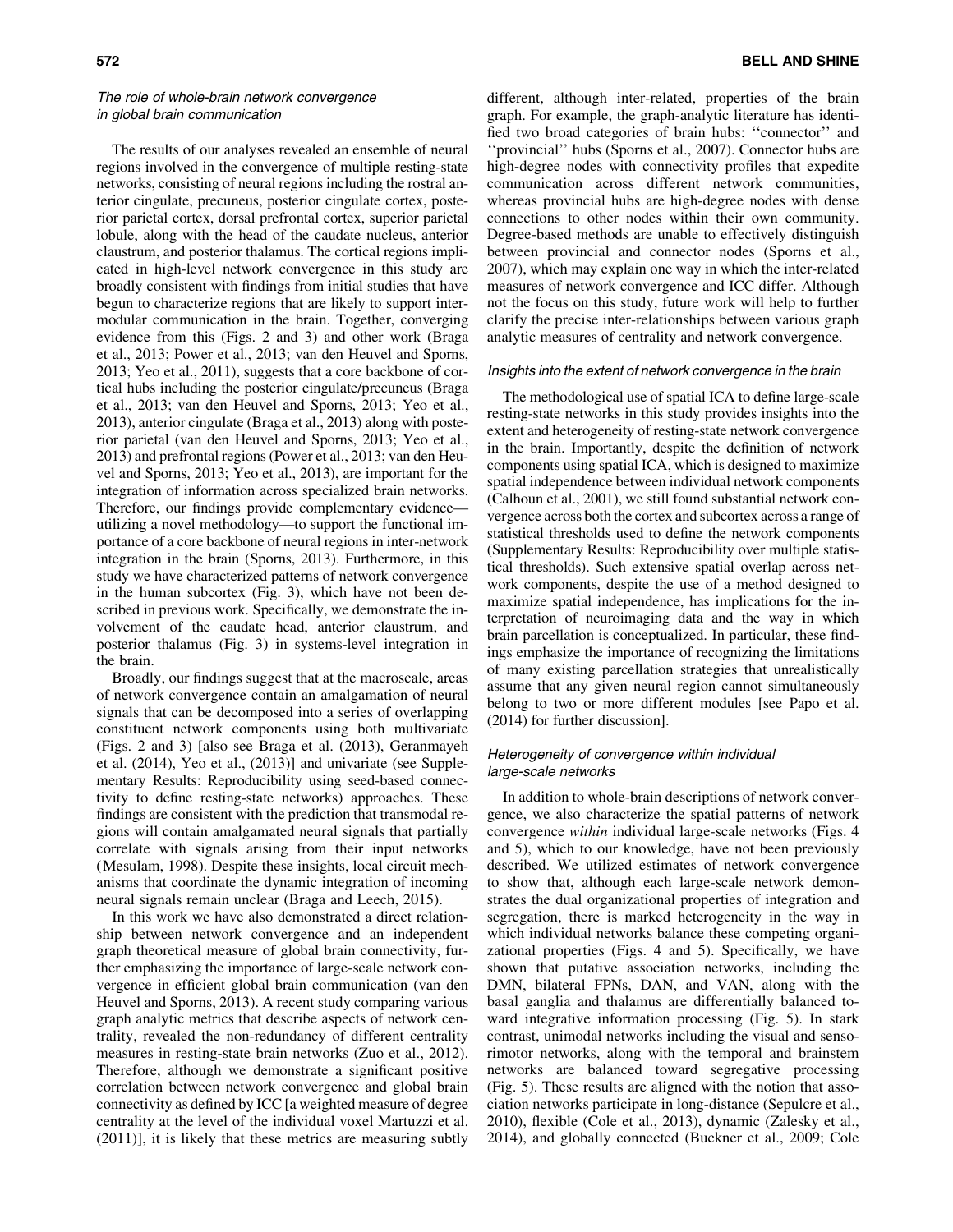#### ESTIMATING LARGE-SCALE NETWORK CONVERGENCE 573

et al., 2010; van den Heuvel and Sporns, 2013) information processing in the brain, and suggest that association networks may play a central role in facilitating the integration of information across distributed cortical regions (Yeo et al., 2013).

Furthermore, our data provide novel evidence to suggest that subcortical structures such as the basal ganglia and the thalamus also support integration across large-scale networks of the brain (Figs. 3–5). Although these subcortical structures have classically been viewed as mere relay stations for parallel processing within functionally segregated cortical-subcortical loops (Alexander et al., 1986), an emerging body of neuroanatomical data has identified pathways for communication across functional subdivisions of the basal ganglia (Averbeck et al., 2014; Haber, 2008) and the thalamus (Draganski et al., 2008), suggesting that the subcortex may provide an important and relatively unexplored nexus for the integration of neural signals across modular neural systems. Future work exploring the integrative capacities of the often-neglected subcortical nuclei (Parvizi, 2009) presents an exciting avenue for future discovery.

In this study we examined the topography of time-averaged resting-state networks. However, emerging work has begun to suggest that functional connectivity may be variable over time (Hutchison et al., 2013). Although there are a number of technical challenges facing the study of time-resolved connectivity analyses (Zalesky and Breakspear, 2015), future work examining how functional networks transiently coalesce at finer temporal scales will further clarify how information is dynamically integrated across large-scale neural systems.

#### Conclusion

Characterizing neuronal network convergence at the macroscale is fundamental in understanding global brain function. In this study, we estimate the topography of resting-state network convergence across the whole brain and within individual networks, offering new insights into the complex functional architecture of the human brain. Our results shed new light on how information might propagate throughout cortical and subcortical brain networks.

#### Acknowledgments

We would like to thank Michael Hornberger and Claire O'Callaghan for their critical review of the article. We would also like to thank the organizers of the 1000 Functional Connectomes Project for sharing the data used in the study.

#### Author Disclosure Statement

No competing financial interests exist.

#### **References**

- Alexander GE, Delong MR, Strick PL. 1986. Parallel organization of functionally segregated circuits linking basal ganglia and cortex. [Annu Rev Neurosci](http://online.liebertpub.com/action/showLinks?pmid=3085570&crossref=10.1146%2Fannurev.ne.09.030186.002041) 9:357–381.
- Averbeck BB, Lehman J, Jacobson M, Haber SN. 2014. Estimates of projection overlap and zones of convergence within frontal-striatal circuits. [J Neurosci](http://online.liebertpub.com/action/showLinks?pmid=25031393&crossref=10.1523%2FJNEUROSCI.5806-12.2014) 34:9497–9505.
- Beckmann CF, DeLuca M, Devlin JT, Smith SM. 2005. Investigations into resting-state connectivity using independent component analysis. [Philos Trans R Soc B Biol Sci](http://online.liebertpub.com/action/showLinks?pmid=16087444&crossref=10.1098%2Frstb.2005.1634) 360: 1001–1013.
- Biswal BB, Mennes M, Zuo X-N, Gohel S, Kelly C, Smith SM, Beckmann CF, Adelstein JS, Buckner RL, Colcombe S, Dogonowski A-M, Ernst M, Fair D, Hampson M, Hoptman MJ, Hyde JS, Kiviniemi VJ, Kötter R, Li S-J, Lin C-P, Lowe MJ, Mackay C, Madden DJ, Madsen KH, Margulies DS, Mayberg HS, McMahon K, Monk CS, Mostofsky SH, Nagel BJ, Pekar JJ, Peltier SJ, Petersen SE, Riedl V, Rombouts SARB, Rypma B, Schlaggar BL, Schmidt S, Seidler RD, Siegle GJ, Sorg C, Teng G-J, Veijola J, Villringer A, Walter M, Wang L, Weng X-C, Whitfield-Gabrieli S, Williamson P, Windischberger C, Zang Y-F, Zhang H-Y, Castellanos FX, Milham MP. 2010. Toward discovery science of human brain function. [Proc Natl Acad Sci U S A](http://online.liebertpub.com/action/showLinks?pmid=20176931&crossref=10.1073%2Fpnas.0911855107) 107:4734–4739.
- Braga RM, Leech R. 2015. Echoes of the brain: local-scale representation of whole-brain functional networks within transmodal cortex. Neuroscientist [Epub ahead of print]; DOI: 10.1177/1073858415585730.
- Braga RM, Sharp DJ, Leeson C, Wise RJ, Leech R. 2013. Echoes of the brain within default mode, association, and heteromodal cortices. [J Neurosci](http://online.liebertpub.com/action/showLinks?pmid=23986239&crossref=10.1523%2FJNEUROSCI.0570-13.2013) 33:14031–14039.
- Buckner RL, Krienen FM, Yeo BTT. 2013. Opportunities and limitations of intrinsic functional connectivity MRI. [Nat Neurosci](http://online.liebertpub.com/action/showLinks?pmid=23799476&crossref=10.1038%2Fnn.3423) 16:832–837.
- Buckner RL, Sepulcre J, Talukdar T, Krienen FM, Liu HS, Hedden T, Andrews-Hanna JR, Sperling RA, Johnson KA. 2009. Cortical hubs revealed by intrinsic functional connectivity: mapping, assessment of stability, and relation to Alzheimer's disease. [J Neurosci](http://online.liebertpub.com/action/showLinks?pmid=19211893&crossref=Doi%3A10.1523%2FJNEUROSCI.5062-08.2009) 29:1860–1873.
- Bullmore E, Sporns O. 2009. Complex brain networks: graph theoretical analysis of structural and functional systems. [Nat Rev Neurosci](http://online.liebertpub.com/action/showLinks?pmid=19190637&crossref=10.1038%2Fnrn2575) 10:186–198.
- Calhoun VD, Adali T, Pearlson GD, Pekar JJ. 2001. A method for making group inferences from functional MRI data using independent component analysis. [Hum Brain Mapp](http://online.liebertpub.com/action/showLinks?pmid=11559959&crossref=10.1002%2Fhbm.1048) 14: 140–151.
- Cole MW, Bassett DS, Power JD, Braver TS, Petersen SE. 2014. Intrinsic and task-evoked network architectures of the human brain. [Neuron](http://online.liebertpub.com/action/showLinks?pmid=24991964&crossref=10.1016%2Fj.neuron.2014.05.014) 83:238–251.
- Cole MW, Pathak S, Schneider W. 2010. Identifying the brain's most globally connected regions. [Neuroimage](http://online.liebertpub.com/action/showLinks?pmid=19909818&crossref=10.1016%2Fj.neuroimage.2009.11.001) 49:3132– 3148.
- Cole MW, Reynolds JR, Power JD, Repovs G, Anticevic A, Braver TS. 2013. Multi-task connectivity reveals flexible hubs for adaptive task control. [Nat Neurosci](http://online.liebertpub.com/action/showLinks?pmid=23892552&crossref=10.1038%2Fnn.3470) 16:1348– 1355.
- Draganski B, Kherif F, Kloeppel S, Cook PA, Alexander DC, Parker GJM, Deichmann R, Ashburner J, Frackowiak RSJ. 2008. Evidence for segregated and integrative connectivity patterns in the human basal ganglia. [J Neurosci](http://online.liebertpub.com/action/showLinks?pmid=18614684&crossref=10.1523%2FJNEUROSCI.1486-08.2008) 28:7143-7152.
- Fox PT, Friston KJ. 2012. Distributed processing; distributed functions? [Neuroimage](http://online.liebertpub.com/action/showLinks?pmid=22245638&crossref=10.1016%2Fj.neuroimage.2011.12.051) 61:407–426.
- Geranmayeh F, Wise RJ, Mehta A, Leech R. 2014. Overlapping networks engaged during spoken language production and its cognitive control. [J Neurosci](http://online.liebertpub.com/action/showLinks?pmid=24966373&crossref=10.1523%2FJNEUROSCI.0428-14.2014) 34:8728–8740.
- Haber S. 2008. Parallel and integrative processing through the Basal Ganglia reward circuit: lessons from addiction. [Biolo](http://online.liebertpub.com/action/showLinks?pmid=18617023&crossref=10.1016%2Fj.biopsych.2008.05.033) [Psychiatry](http://online.liebertpub.com/action/showLinks?pmid=18617023&crossref=10.1016%2Fj.biopsych.2008.05.033) 64:173–174.
- Hutchison RM, Womelsdorf T, Allen EA, Bandettini PA, Calhoun VD, Corbetta M, Della Penna S, Duyn JH, Glover GH, Gonzalez-Castillo J, Handwerker DA, Keilholz S, Kiviniemi V, Leopold DA, de Pasquale F, Sporns O, Walter M, Chang C. 2013. Dynamic functional connectivity: promise, issues, and interpretations. [Neuroimage](http://online.liebertpub.com/action/showLinks?pmid=23707587&crossref=10.1016%2Fj.neuroimage.2013.05.079) 80:360–378.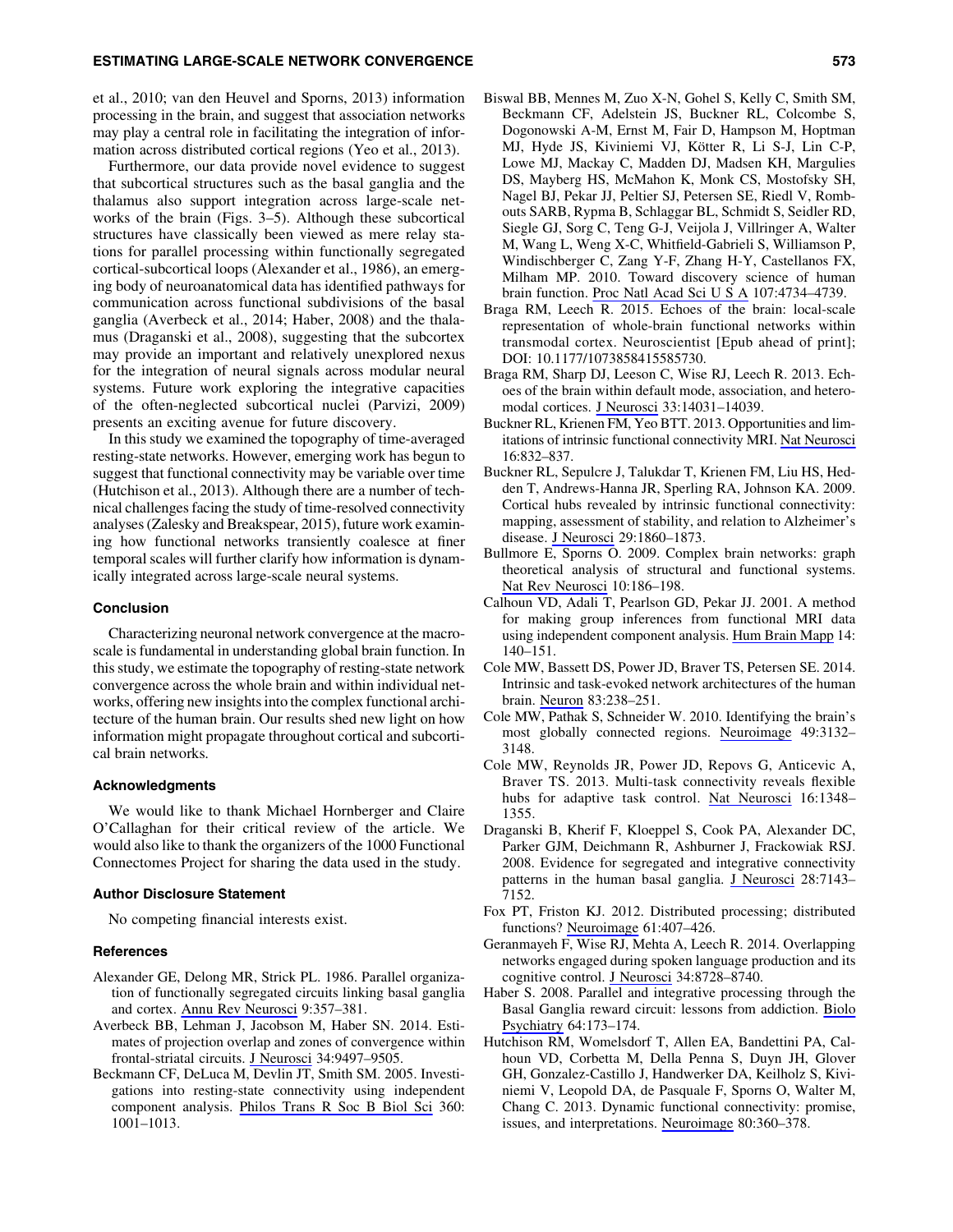- Kalcher K, Huf W, Boubela RN, Filzmoser P, Pezawas L, Biswal BB, Kasper S, Moser E, Windischberger C. 2012. Fully exploratory network independent component analysis of the 1000 functional connectomes database. [Front Hum](http://online.liebertpub.com/action/showLinks?pmid=23133413&crossref=10.3389%2Ffnhum.2012.00301) [Neurosci](http://online.liebertpub.com/action/showLinks?pmid=23133413&crossref=10.3389%2Ffnhum.2012.00301) 6:301.
- Laird AR, Eickhoff SB, Rottschy C, Bzdok D, Ray KL, Fox PT. 2013. Networks of task co-activations. [Neuroimage](http://online.liebertpub.com/action/showLinks?pmid=23631994&crossref=10.1016%2Fj.neuroimage.2013.04.073) 80:505–514.
- Leech R, Kamourieh S, Beckmann CF, Sharp DJ. 2011. Fractionating the default mode network: distinct contributions of the ventral and dorsal posterior cingulate cortex to cognitive control. [J Neurosci](http://online.liebertpub.com/action/showLinks?pmid=21368033&crossref=10.1523%2FJNEUROSCI.5626-10.2011) 31:3217–3224.
- Maldjian JA, Laurienti PJ, Kraft RA, Burdette JH. 2003. An automated method for neuroanatomic and cytoarchitectonic atlas-based interrogation of fMRI data sets. [Neuroimage](http://online.liebertpub.com/action/showLinks?pmid=12880848&crossref=10.1016%2FS1053-8119%2803%2900169-1) 19: 1233–1239.
- Martuzzi R, Ramani R, Qiu M, Shen X, Papademetris X, Constable RT. 2011. A whole-brain voxel based measure of intrinsic connectivity contrast reveals local changes in tissue connectivity with anesthetic without a priori assumptions on thresholds or regions of interest. [Neuroimage](http://online.liebertpub.com/action/showLinks?pmid=21763437&crossref=10.1016%2Fj.neuroimage.2011.06.075) 58:1044–1050.
- Mesulam M. 1998. From sensation to cognition. [Brain](http://online.liebertpub.com/action/showLinks?pmid=9648540&crossref=10.1093%2Fbrain%2F121.6.1013) 121:1013– 1052.
- Papo D, Zanin M, Pineda-Pardo JA, Boccaletti S, Buldú JM. 2014. Functional brain networks: great expectations, hard times and the big leap forward. Philos Trans R Soc Lond B Biol Sci 369:pii: 20130525
- Parvizi J. 2009. Corticocentric myopia: old bias in new cognitive sciences. [Trends Cogn Sci](http://online.liebertpub.com/action/showLinks?pmid=19595625&crossref=10.1016%2Fj.tics.2009.04.008) 13:354–359.
- Power Jonathan D, Schlaggar Bradley L, Lessov-Schlaggar Christina N, Petersen Steven E. 2013. Evidence for hubs in human functional brain networks. [Neuron](http://online.liebertpub.com/action/showLinks?pmid=23972601&crossref=10.1016%2Fj.neuron.2013.07.035) 79:798–813.
- Sepulcre J, Liu HS, Talukdar T, Martincorena I, Yeo BTT, Buckner RL. 2010. The organization of local and distant functional connectivity in the human brain. [PLoS Comput](http://online.liebertpub.com/action/showLinks?pmid=20548945&crossref=10.1371%2Fjournal.pcbi.1000808) [Biol](http://online.liebertpub.com/action/showLinks?pmid=20548945&crossref=10.1371%2Fjournal.pcbi.1000808) 6:e1000808.
- Smith SM, Fox PT, Miller KL, Glahn DC, Fox PM, Mackay CE, Filippini N, Watkins KE, Toro R, Laird AR, Beckmann CF. 2009. Correspondence of the brain's functional architecture during activation and rest. [Proc Natl Acad Sci U S A](http://online.liebertpub.com/action/showLinks?pmid=19620724&crossref=10.1073%2Fpnas.0905267106) 106:13040– 13045.
- Sporns O. 2011. Networks of the Brain. MIT Press, Cambridge.
- Sporns O. 2013. Network attributes for segregation and integration in the human brain. [Curr Opin Neurobiol](http://online.liebertpub.com/action/showLinks?pmid=23294553&crossref=10.1016%2Fj.conb.2012.11.015) 23:162–171.
- Sporns O, Honey CJ, Kotter R. 2007. Identification and classification of hubs in brain networks. [PLoS One](http://online.liebertpub.com/action/showLinks?pmid=17940613&crossref=10.1371%2Fjournal.pone.0001049) 2:e1049.
- Tononi G, Sporns O, Edelman GM. 1994. A measure for brain complexity—relating functional segregation and integration in the nervous-system. [Proc Natl Acad Sci U S A](http://online.liebertpub.com/action/showLinks?pmid=8197179&crossref=10.1073%2Fpnas.91.11.5033) 91:5033– 5037.
- van den Heuvel MP, Sporns O. 2013. An anatomical substrate for integration among functional networks in human cortex. [J Neurosci](http://online.liebertpub.com/action/showLinks?pmid=24005300&crossref=10.1523%2FJNEUROSCI.2128-13.2013) 33:14489–14500.
- Van Essen DC, Drury HA, Dickson J, Harwell J, Hanlon D, Anderson CH. 2001. An integrated software suite for surface-based analyses of cerebral cortex. [J Am Med Inform](http://online.liebertpub.com/action/showLinks?pmid=11522765&crossref=10.1136%2Fjamia.2001.0080443) [Assoc](http://online.liebertpub.com/action/showLinks?pmid=11522765&crossref=10.1136%2Fjamia.2001.0080443) 8:443–459.
- Warren DE, Power JD, Bruss J, Denburg NL, Waldron EJ, Sun H, Petersen SE, Tranel D. 2014. Network measures predict neuropsychological outcome after brain injury. [Proc Natl](http://online.liebertpub.com/action/showLinks?pmid=25225403&crossref=10.1073%2Fpnas.1322173111) [Acad Sci U S A](http://online.liebertpub.com/action/showLinks?pmid=25225403&crossref=10.1073%2Fpnas.1322173111) 111:14247–14252.
- Yeo BT, Krienen FM, Chee MW, Buckner RL. 2013. Estimates of segregation and overlap of functional connectivity networks in the human cerebral cortex. [Neuroimage](http://online.liebertpub.com/action/showLinks?pmid=24185018) 88C:212– 227.
- Yeo BTT, Krienen FM, Sepulcre J, Sabuncu MR, Lashkari D, Hollinshead M, Roffman JL, Smoller JW, Zoller L, Polimeni JR, Fischl B, Liu HS, Buckner RL. 2011. The organization of the human cerebral cortex estimated by intrinsic functional connectivity. [J Neurophysiol](http://online.liebertpub.com/action/showLinks?pmid=21653723&crossref=10.1152%2Fjn.00338.2011) 106:1125–1165.
- Zalesky A, Breakspear M. 2015. Towards a statistical test for functional connectivity dynamics. [Neuroimage](http://online.liebertpub.com/action/showLinks?pmid=25818688&crossref=10.1016%2Fj.neuroimage.2015.03.047) 114:466–470.
- Zalesky A, Fornito A, Cocchi L, Gollo LL, Breakspear M. 2014. Time-resolved resting-state brain networks. [Proc Natl Aca of](http://online.liebertpub.com/action/showLinks?pmid=24982140&crossref=10.1073%2Fpnas.1400181111) [Sci U S A](http://online.liebertpub.com/action/showLinks?pmid=24982140&crossref=10.1073%2Fpnas.1400181111) 111:10341–10346.
- Zuo X-N, Ehmke R, Mennes M, Imperati D, Castellanos FX, Sporns O, Milham MP. 2012. Network centrality in the human functional connectome. [Cereb Cortex](http://online.liebertpub.com/action/showLinks?pmid=21968567&crossref=10.1093%2Fcercor%2Fbhr269) 22:1862–1875.

Address correspondence to: *James M. Shine Brain and Mind Research Institute The University of Sydney 94 Mallett Street Camperdown Sydney 2050 New South Wales Australia*

*E-mail:* mac.shine@sydney.edu.au